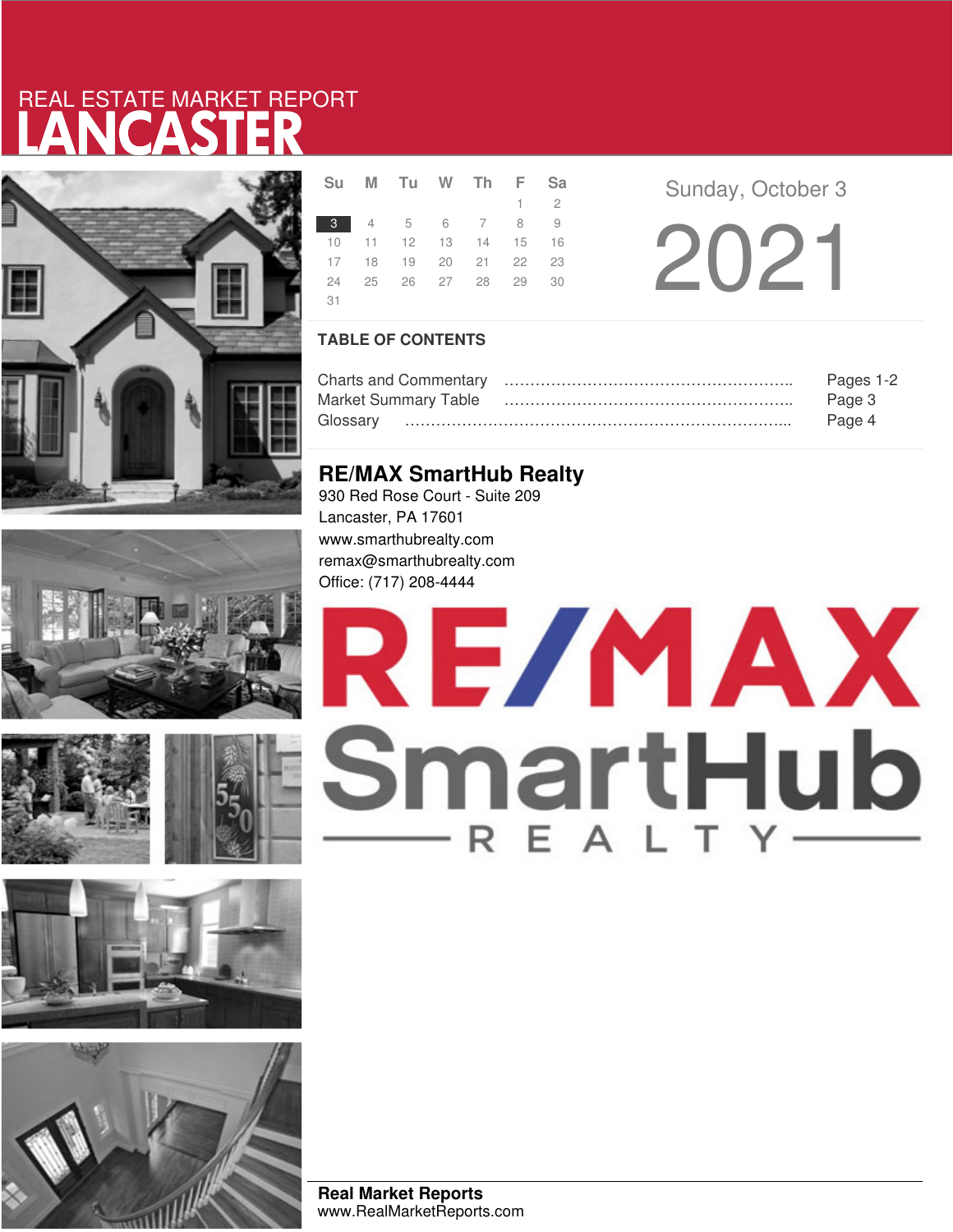

Sunday, October 3, 2021

#### Office: (717) 208-4444 RE/MAX SmartHub Realty remax@smarthubrealty.com

at the real estate market. Currently there are 844 sales pending in the market overall, leaving 465 listings still for sale. The resulting pending ratio is 64.5% (844 divided by 1,309). So you might be asking yourself, that's great... but what exactly does it mean? I'm glad you asked! *Let's take a look*

The pending ratio indicates the supply & demand of the market. Specifically, a high ratio means that listings are in demand and quickly going to contract. Alternatively, a low ratio means there are not enough qualified buyers for the existing supply.

**"Current inventory is described as very active."**

Taking a closer look, we notice that the \$250K - \$300K price range has a relatively large number of contracts pending sale.

We also notice that the \$150K - \$200K price range has a relatively large inventory of properties for sale at 54 listings. The average list price (or asking price) for all properties in this market is \$447,594.





A total of 3459 contracts have closed in the last 6 months with an average sold price of \$299,357. Breaking it down, we notice that the \$200K - \$250K price range contains the highest number of sold listings.

Alternatively, a total of 488 listings have failed to sell in that same period of time. Listings may fail to sell for many reasons such as being priced too high, having been inadequately marketed, the property was in poor condition, or perhaps the owner had second thoughts about selling at this particular time. The \$150K - \$200K price range has the highest number of off-market listings at 63 properties.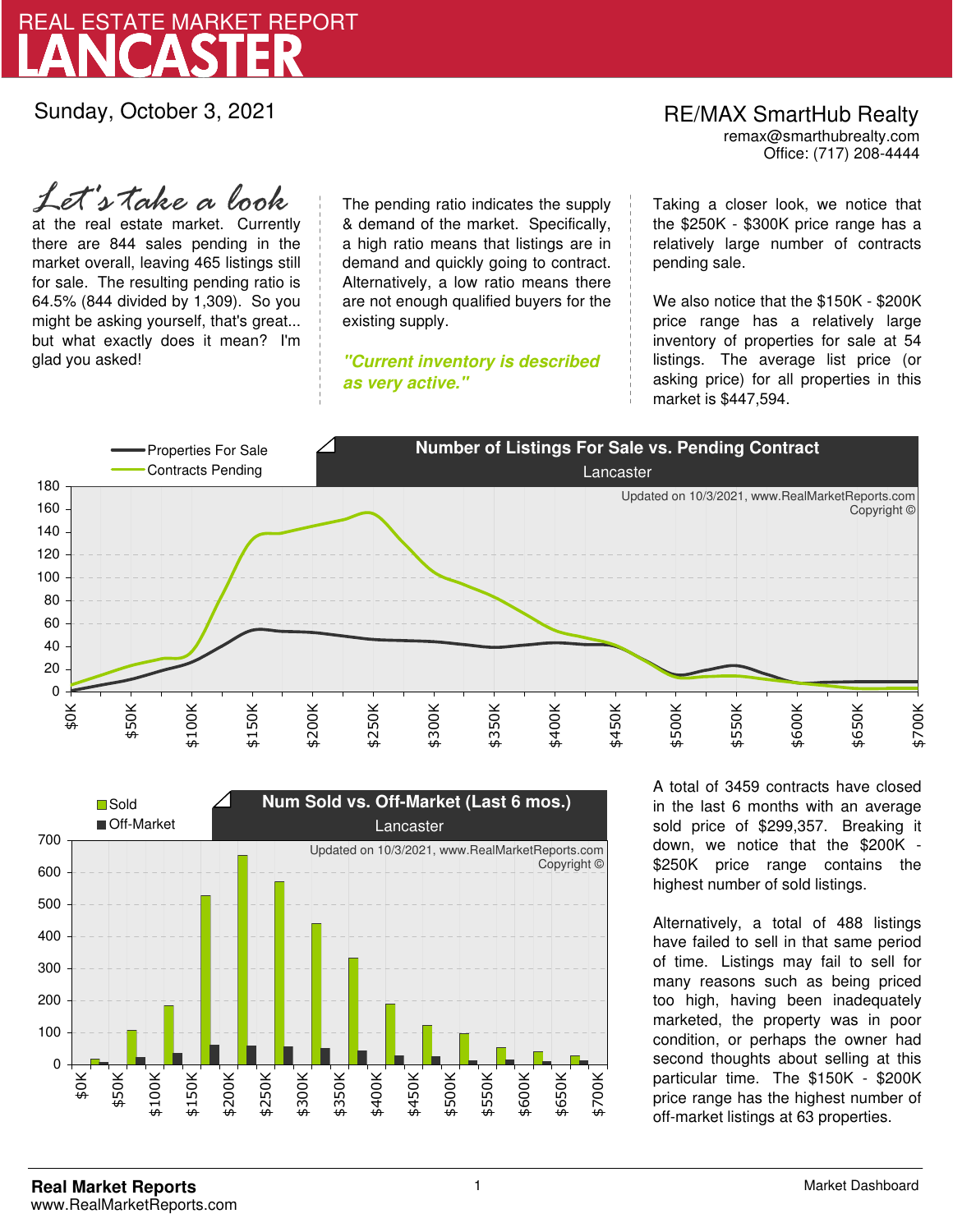# LANCASTER REAL ESTATE MARKET REPORT

## Sunday, October 3, 2021

## Office: (717) 208-4444 RE/MAX SmartHub Realty remax@smarthubrealty.com

Looking at the chart to the right, you might be wondering why average days on market (DOM) is important. This is a useful measurement because it can help us to determine whether we are in a buyer's market (indicated by high DOM), or a seller's market (indicated by low DOM). Active listings (properties for sale) have been on the market for an average of 125 days.

Analysis of sold properties for the last six months reveals an average sold price of \$299,357 and 18 days on market. Notice that properties in the \$150K - \$200K price range have sold quickest over the last six months.

The recent history of sales can be seen in the two charts below. The average sold price for the last 30 days was \$303,039 with an average DOM of 18 days.

Since the recent DOM is less than the average DOM for the last 6 months, it is a positive indicator for demand. It is always important to realize that real estate markets can fluctuate due to many factors, including shifting interest rates, the economy, or seasonal changes.



## **"The average list-to-sales ratio for this area is 101.4%."**

Ratios are simple ways to express the difference between two values such as list price and sold price. In our case, we typically use the list-to-sale ratio to determine the percentage of the final list price that the buyer ultimately paid. It is a very common method to help buyers decide how much to offer on a property.

Analysis of the absorption rate indicates an inventory of 0.8 months based on the last 6 months of sales. This estimate is often used to determine how long it would take to sell off the current inventory of properties if all conditions remained the same. It is significant to mention that this estimate does not take into consideration any additional properties that will come onto the market in the future.



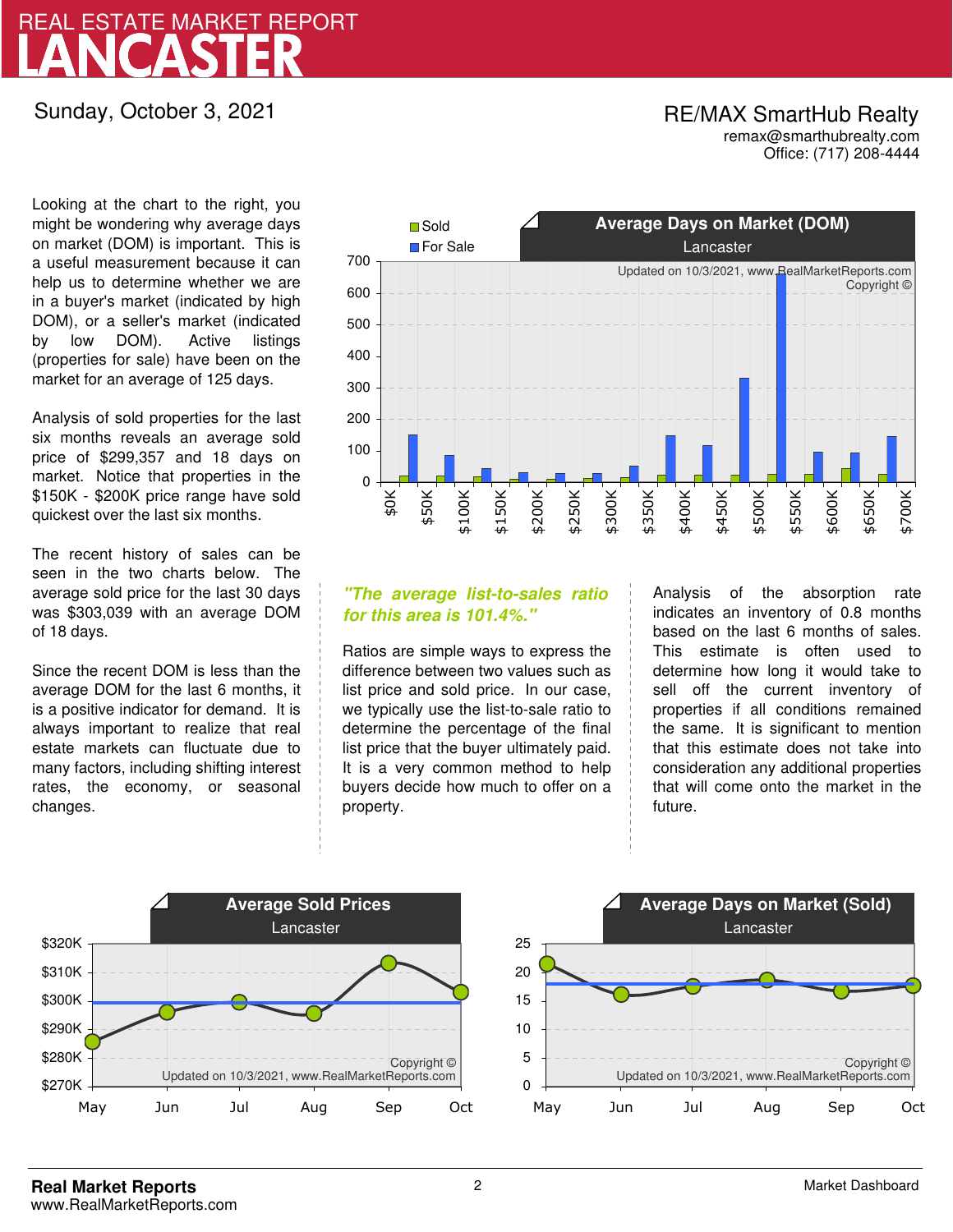# LANCASTER REAL ESTATE MARKET REPORT

Sunday, October 3, 2021

## RE/MAX SmartHub Realty

Office: (717) 208-4444 remax@smarthubrealty.com

|                                    |                    | <b>Contracts Pending [2]</b> |            |                   |                               |         |              | Off-Market in the Last 6 Months [3] |            |                   |                   |                   | <b>Absorption Rate</b> |              |      |
|------------------------------------|--------------------|------------------------------|------------|-------------------|-------------------------------|---------|--------------|-------------------------------------|------------|-------------------|-------------------|-------------------|------------------------|--------------|------|
| For Sale <sup>[1]</sup>            |                    |                              |            |                   | Sold in the Last 6 Months [4] |         |              |                                     |            |                   |                   |                   |                        |              |      |
|                                    | <b>Price Range</b> | Total                        | Avg        | Avg               | Total                         | Pending | <b>Total</b> | <b>Total</b>                        | Avg        | Avg Orig          | Avg               | Avg               |                        | List to      | Mos. |
| Min.                               | Max.               | <b>Num</b>                   | <b>DOM</b> | <b>List Price</b> | <b>Num</b>                    | Ratio   | <b>Num</b>   | <b>Num</b>                          | <b>DOM</b> | <b>List Price</b> | <b>List Price</b> | <b>Sold Price</b> |                        | <b>Sales</b> |      |
| \$0                                | \$49,999           | 1                            | 150        | \$40,000          | $6\phantom{1}$                | 85.7%   | 9            | 19                                  | 22         | \$32,058          | \$31,442          | \$29,937          |                        | 95.2%        | 0.3  |
| \$50,000                           | \$99,999           | 11                           | 87         | \$86,836          | 23                            | 67.6%   | 23           | 108                                 | 21         | \$80,797          | \$79,895          | \$77,742          |                        | 97.3%        | 0.6  |
| \$100,000                          | \$149,999          | 26                           | 44         | \$124,196         | 35                            | 57.4%   | 37           | 185                                 | 18         | \$134,928         | \$133,007         | \$129,762         |                        | 97.6%        | 0.8  |
| \$150,000                          | \$199,999          | 54                           | 31         | \$175,676         | 133                           | 71.1%   | 63           | 528                                 | 11         | \$172,982         | \$174,886         | \$176,118         |                        | 100.7%       | 0.6  |
| \$200,000                          | \$249,999          | 52                           | 28         | \$231,479         | 145                           | 73.6%   | 59           | 654                                 | 11         | \$216,232         | \$220,018         | \$222,911         |                        | 101.3%       | 0.5  |
| \$250,000                          | \$299,999          | 46                           | 29         | \$275,139         | 156                           | 77.2%   | 56           | 571                                 | 13         | \$267,135         | \$267,428         | \$271,529         |                        | 101.5%       | 0.5  |
| \$300,000                          | \$349,999          | 44                           | 52         | \$324,860         | 105                           | 70.5%   | 52           | 441                                 | 17         | \$305,182         | \$312,752         | \$320,608         |                        | 102.5%       | 0.6  |
| \$350,000                          | \$399,999          | 39                           | 148        | \$381,238         | 83                            | 68.0%   | 45           | 333                                 | 23         | \$356,311         | \$363,117         | \$371,081         |                        | 102.2%       | 0.7  |
| \$400,000                          | \$449,999          | 43                           | 118        | \$426,553         | 54                            | 55.7%   | 29           | 191                                 | 23         | \$403,406         | \$410,333         | \$421,599         |                        | 102.7%       | 1.4  |
| \$450,000                          | \$499,999          | 40                           | 331        | \$475,251         | 41                            | 50.6%   | 27           | 122                                 | 24         | \$459,840         | \$465,311         | \$470,567         |                        | 101.1%       | 2.0  |
| \$500,000                          | \$549,999          | 15                           | 663        | \$523,392         | 13                            | 46.4%   | 12           | 97                                  | 27         | \$503,101         | \$509,017         | \$519,151         |                        | 102.0%       | 0.9  |
| \$550,000                          | \$599,999          | 23                           | 96         | \$580,542         | 14                            | 37.8%   | 15           | 53                                  | 27         | \$567,506         | \$571,846         | \$571,042         |                        | 99.9%        | 2.6  |
| \$600,000                          | \$649,999          | 8                            | 93         | \$631,788         | 8                             | 50.0%   | 11           | 41                                  | 45         | \$613,867         | \$621,823         | \$621,112         |                        | 99.9%        | 1.2  |
| \$650,000                          | \$699,999          | 9                            | 147        | \$679,100         | 3                             | 25.0%   | 12           | 28                                  | 27         | \$671,141         | \$669,413         | \$669,499         |                        | 100.0%       | 1.9  |
| \$700,000                          | $+$                | 54                           | 198        | \$1,311,920       | 25                            | 31.6%   | 38           | 88                                  | 67         | \$898,133         | \$914,799         | \$919,995         |                        | 100.6%       | 3.7  |
| <b>Market Summary &gt;&gt;&gt;</b> |                    | 465                          | 125        | \$447,594         | 844                           | 64.5%   | 488          | 3,459                               | 18         | \$291,369         | \$295,222         | \$299,357         |                        | 101.4%       | 0.8  |

Status = [1] ACT; [2] PND; [3] WTH, EXP, CNL; [4] CLS

CountyOrParish = Lancaster

PropertyType = Residential

-

Date Range = 04/04/2021 to 10/03/2021 Data believed to be accurate but not guaranteed.